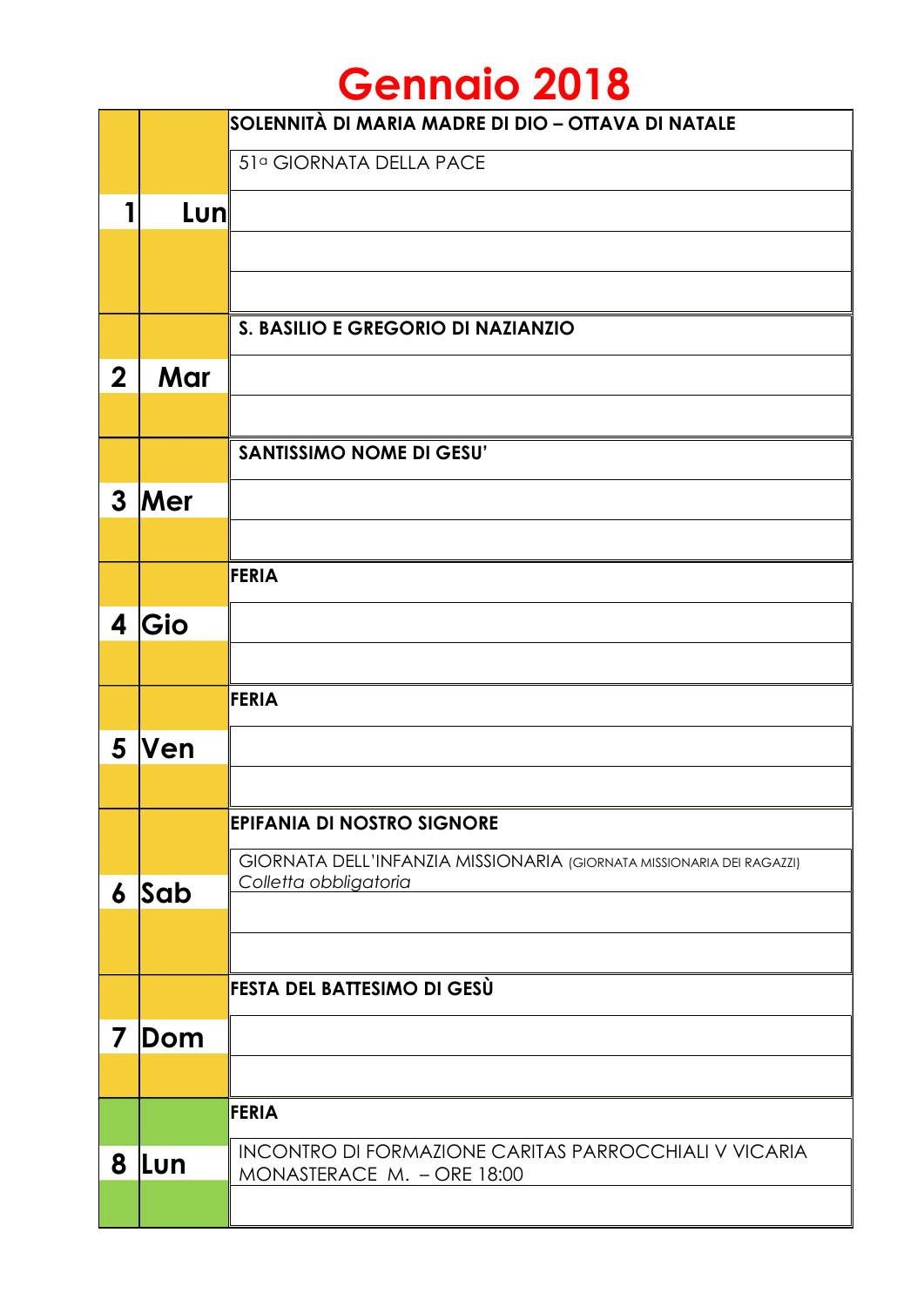|   |                   | PAST, FAMILIARE: WEBINAR - LOCRI ORE 21                                                      |
|---|-------------------|----------------------------------------------------------------------------------------------|
|   |                   |                                                                                              |
|   |                   | <b>FERIA</b>                                                                                 |
| 9 | Mar               |                                                                                              |
|   |                   |                                                                                              |
|   |                   | <b>FERIA</b>                                                                                 |
|   | 10 Mer            |                                                                                              |
|   |                   |                                                                                              |
|   |                   | FERIA                                                                                        |
|   | 11 Gio            |                                                                                              |
|   |                   |                                                                                              |
|   |                   | <b>FERIA</b>                                                                                 |
|   |                   | <b>INCONTRO DI FORMAZIONE CARITAS PARROCCHIALI IV VICARIA</b><br>GIOIOSA M. - ORE 18:00      |
|   | 12 <sub>Ven</sub> |                                                                                              |
|   |                   |                                                                                              |
|   |                   | <b>FERIA</b>                                                                                 |
|   |                   | <b>INCONTRO DIOCESANO CPP</b><br>LOCRI CENTRO PASTORALE 18:00-20:00                          |
|   | 13 Sab            |                                                                                              |
|   |                   |                                                                                              |
|   |                   | $II$ T.O.                                                                                    |
|   |                   | CELEBRAZIONE DELLA GIORNATA MONDIALE DEL<br>MIGRANTE E DEL RIFUGIATO (colletta obbligatoria) |
|   |                   | <b>GIORNATA DIOCESANA DEI CATECHISTI A LOCRI</b>                                             |
|   | 14Dom             | COMPLEANNO DEL VESCOVO                                                                       |
|   |                   |                                                                                              |
|   |                   |                                                                                              |
|   |                   | <b>FERIA</b>                                                                                 |
|   | $15$ Lun          |                                                                                              |
|   |                   | <b>INCONTRO CLERO I-II VICARIA</b>                                                           |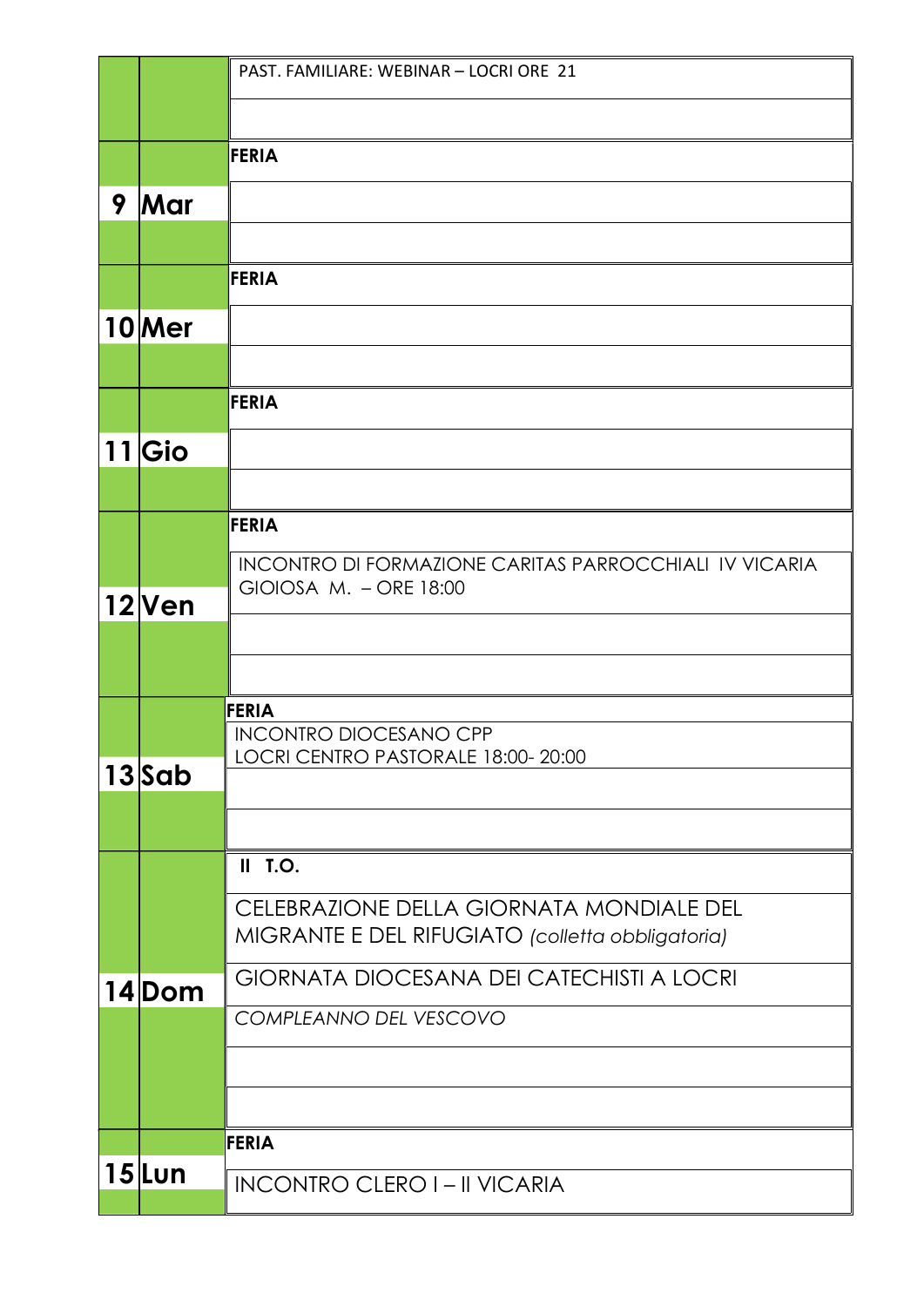|                   | LAUDATO SI' - LOCRI, CENTRO PASTORALE 18.30-20.30                                             |
|-------------------|-----------------------------------------------------------------------------------------------|
|                   |                                                                                               |
|                   |                                                                                               |
|                   | <b>FERIA</b>                                                                                  |
|                   | <b>INCONTRO CLERO III VICARIA</b>                                                             |
|                   | AC II POLMONE SPIRITUALE/INCONTRO DI SPIRITUALITÀ ROCCELLA                                    |
| <b>16 Mar</b>     | <b>INCONTRO DI FORMAZIONE CARITAS PARROCCHIALI III VICARIA</b><br>LOCRI, S.MARTA - ORE 18:00  |
|                   |                                                                                               |
|                   |                                                                                               |
|                   |                                                                                               |
|                   | <b>S. ANTONIO ABATE</b>                                                                       |
|                   | <b>INCONTRO CLERO IV VICARIA</b>                                                              |
| 17 Mer            | 29ª GIORNATA PER L'APPROFONDIMENTO E LO SVILUPPO DEL DIALOGO<br><b>TRA CATTOLICI ED EBREI</b> |
|                   |                                                                                               |
|                   |                                                                                               |
|                   | <b>FERIA</b>                                                                                  |
|                   | <b>INCONTRO CLERO V VICARIA</b>                                                               |
|                   | SETTIMANA DI PREGHIERA PER L'UNITÀ DEI CRISTIANI (18-25/01)                                   |
| 18 Gio            | ASSEMBLEA UNIONE DIOCESANA CONFRATERNITE - LOCRI, 18.30                                       |
|                   |                                                                                               |
|                   |                                                                                               |
|                   | <b>FERIA</b>                                                                                  |
|                   | <b>INCONTRO DI FORMAZIONE CARITAS PARROCCHIALI I E II VICARIA</b><br>AFRICO - ORE 18:00       |
| 19 <sub>Ven</sub> |                                                                                               |
|                   |                                                                                               |
|                   | <b>FERIA</b>                                                                                  |
|                   |                                                                                               |
| $20$ Sab          |                                                                                               |
|                   |                                                                                               |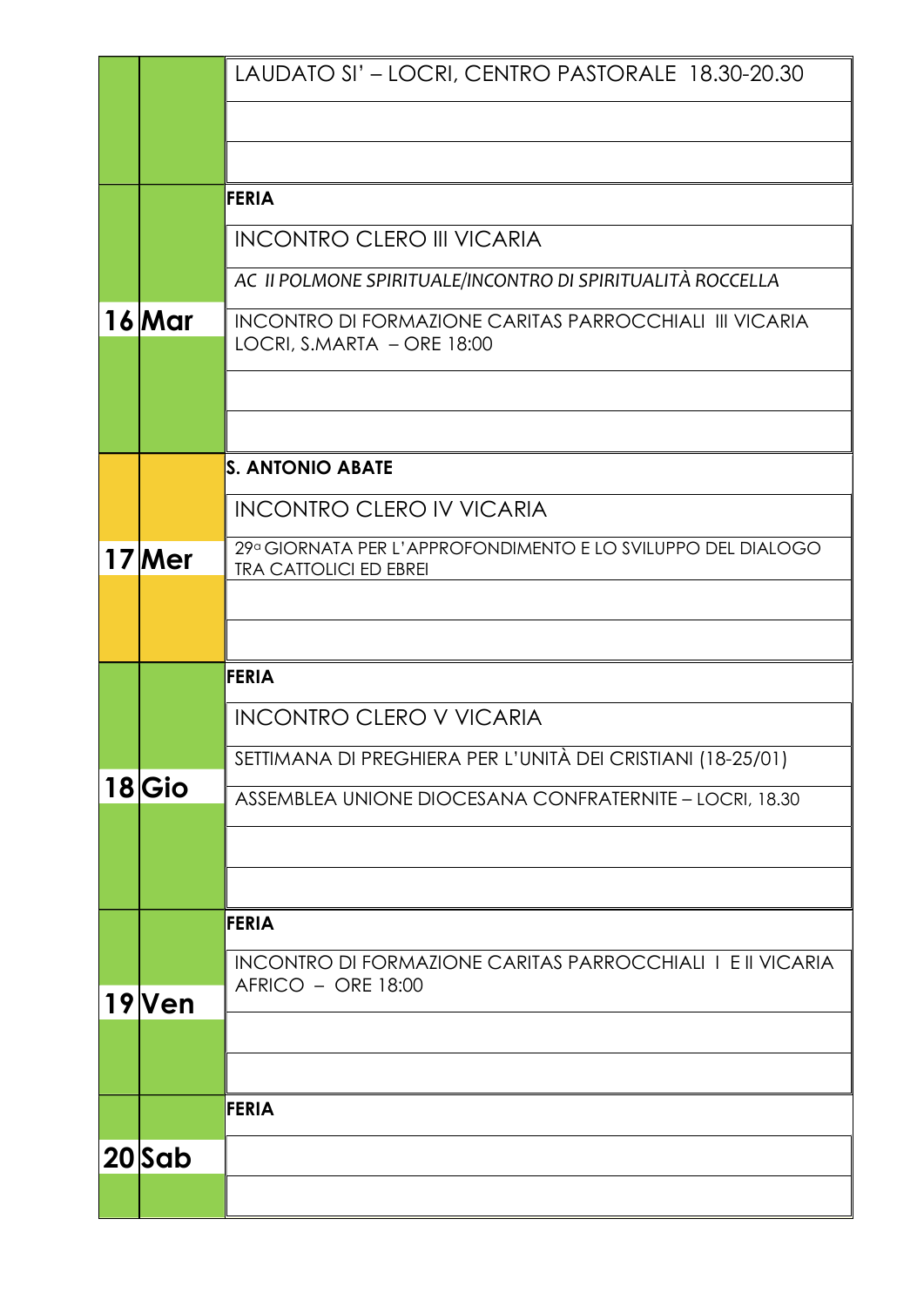|           | III T.O. - S. AGNESE                               |
|-----------|----------------------------------------------------|
|           | PASTORALE GIOVANILE E VOCAZIONALE                  |
| 21 Dom    | GIOVANI VERSO IL SINODO 2 - BRUZZANO               |
|           |                                                    |
|           |                                                    |
|           | FERIA                                              |
| 22 Lun    |                                                    |
|           |                                                    |
|           | FERIA                                              |
|           |                                                    |
| 23 Mar    |                                                    |
|           |                                                    |
|           | S. FRANCESCO DI SALES                              |
| 24 Mer    |                                                    |
|           |                                                    |
|           | <b>CONVERSIONE DI S. PAOLO</b>                     |
| $25 G$ io |                                                    |
|           |                                                    |
|           | <b>SS. TITO E TIMOTEO</b>                          |
|           | FORMAZIONE REGIONALE OPERATORI PASTORALE GIOVANILE |
|           | $(26-28$ GEN)                                      |
| $26$ Ven  | MASCI: CONSIGLIO NAZIONALE - ROMA (26-27-28 GEN)   |
|           |                                                    |
|           |                                                    |
|           | <b>FERIA</b>                                       |
|           |                                                    |
| 27 Sab    |                                                    |
|           |                                                    |
|           | IV T.O. S. TOMMASO D'AQUINO                        |
| 28 Dom    | 65ª GIORNATA DEI MALATI DI LEBBRA                  |
|           | FESTA PACE ACR (UNITARIA)                          |